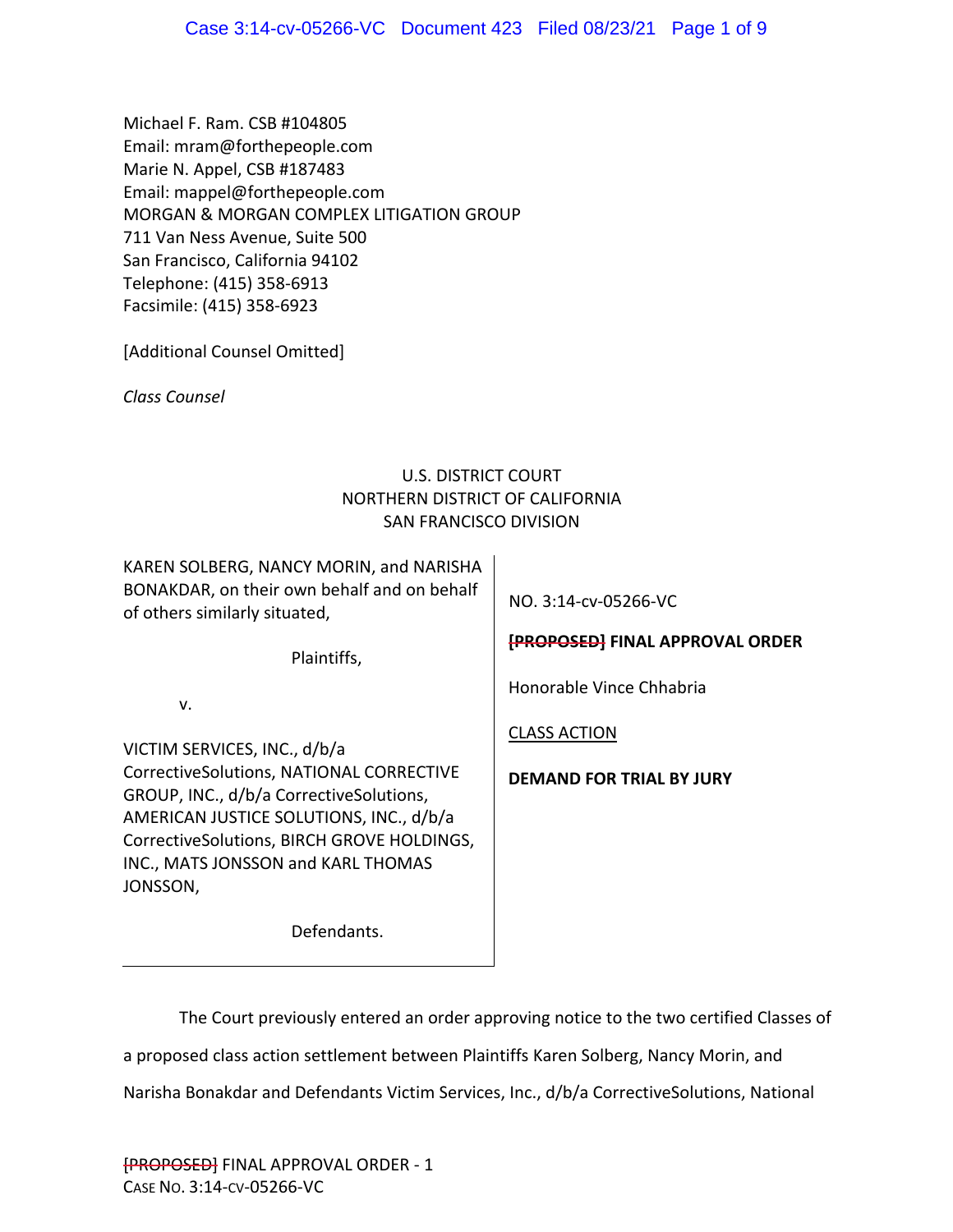# Case 3:14-cv-05266-VC Document 423 Filed 08/23/21 Page 2 of 9

Corrective Group, Inc., d/b/a CorrectiveSolutions, American Justice Solutions, Inc., d/b/a CorrectiveSolutions, Birch Grove Holdings, Inc., Mats Jonsson, and Karl Thomas Jonsson. The terms of the settlement are set forth in the Settlement Agreement and Release attached as Exhibit 1 to the Declaration of Blythe H. Chandler in support of Plaintiffs' motion for final approval of class action settlement.

The Court has read and considered the Settlement Agreement, the exhibits attached thereto, and the briefing submitted in support of final approval of the settlement and is fully advised. All capitalized terms not otherwise defined in this Order shall have the same meaning as defined in the Settlement Agreement

THEREFORE, THE COURT FINDS AND CONCLUDES AS FOLLOWS:

1. This Court has jurisdiction over the subject matter of this Action and personal jurisdiction over the Parties and the Classes.

2. The Court previously certified the following Classes under Rule 23(b)(3):

**FDCPA Class**: All persons in California to whom the defendants sent a collection demand in connection with a returned check from whom the defendants attempted to collect or collected money for checks written for personal, family, or household purposes, from December 1, 2013, to May 7, 2015.

**UCL Class:** All persons in California to whom the defendants sent an initial collection demand in connection with a returned check at any time from September 1, 2011, to May 7, 2015, and who subsequently paid any fees to the defendants in response to that letter.

Dkt. No. 297 at 1, 4.

3. The Court finds that the notice given to Class Members pursuant to the terms of the Settlement Agreement fully and accurately informed Class Members of all material elements of the Settlement and constituted valid, sufficient, and due notice to all Class Members. The notice fully complied with due process, Rule 23 of the Federal Rules of Civil Procedure, and with all other applicable law.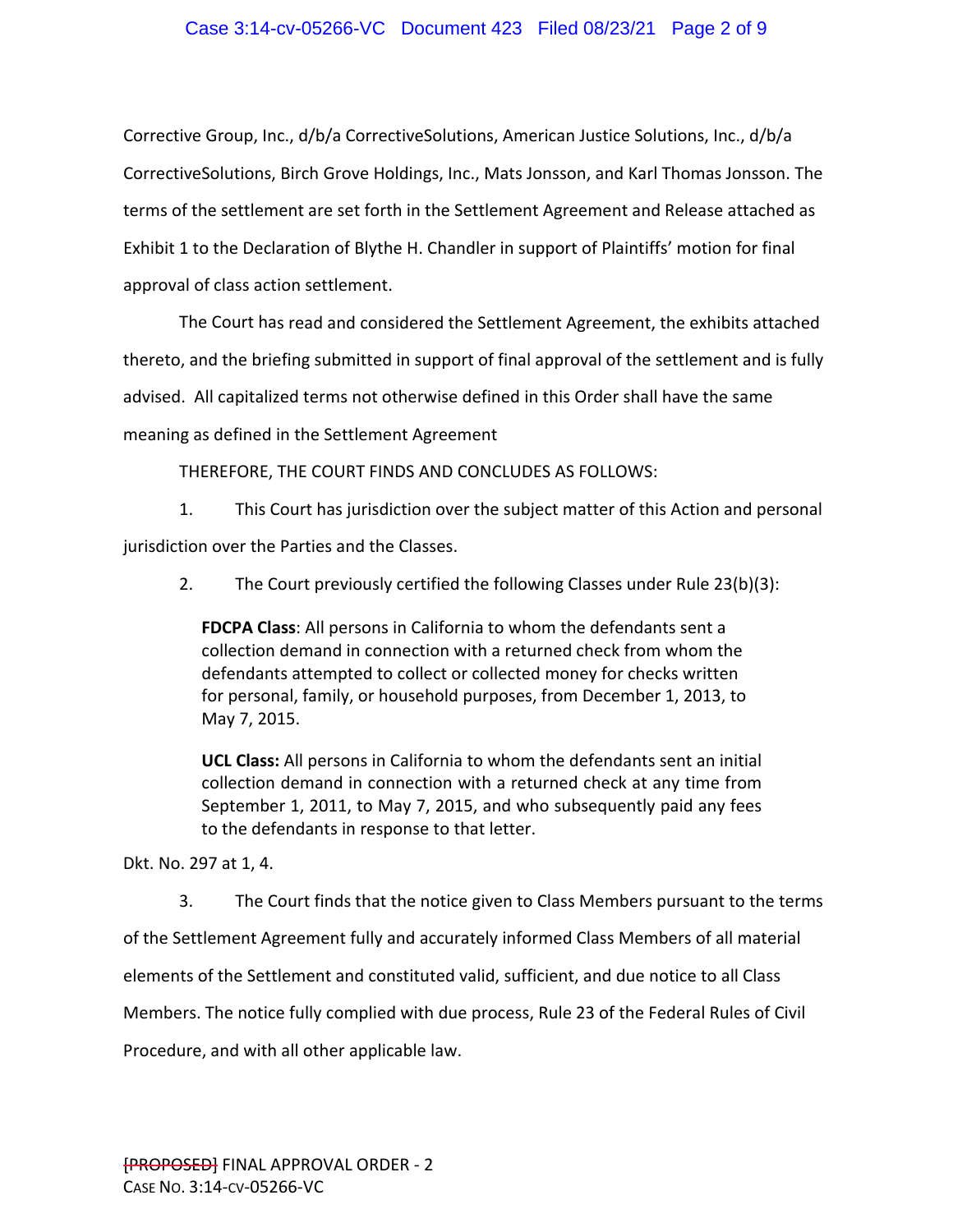#### Case 3:14-cv-05266-VC Document 423 Filed 08/23/21 Page 3 of 9

4. Those who timely submitted valid requests for exclusion are excluded from the Classes and are not bound by this Final Approval Order. The individuals who timely excluded themselves either after the Classes were certified or after notice of Settlement are listed on **Exhibit A** to this Final Approval Order.

5. The settlement requires Defendants' insurers to pay \$1,100,000 into a Settlement Fund that will be used to make payments to all Settlement Class Members who submit timely and valid claims; pay the Settlement Administrator the costs of notice and Settlement Administration Expenses in the amount of \$113,768.68; pay Service Awards in the amount of \$3,000 to each Class Representative; and pay Class Counsel's attorneys' fees in the amount of \$275,000 and litigation costs of \$130,151. The Settlement Fund is non‐ reversionary.

6. Absent any appeal, the Effective Date of the Settlement will be September 23. 2021. Service Awards to Plaintiffs, administration costs, litigation costs, and all but 10% of the attorneys' fees awarded will be paid by **September 27, 2021**. Checks will be mailed to all Claimants within twenty-one (21) days after the Effective Date, not later than October 14, 2021. Checks will be valid for 90 days from issuance. The check cashing date will be not later than January 14, 2020.

7. Within 21 days after distribution of the settlement funds (not later than February 4, 2022), Class Counsel will file a Post‐Distribution Accounting, as described in the Northern District's Procedural Guidance for Class Action Settlements, to inform the Court about the administration of the settlement. The Post‐Distribution Accounting will state when payments were made to Settlement Class Members, the number of Settlement Class Members who were sent payments, the total amount of money paid to Settlement Class Members, the average and median recovery per Settlement Class Member, the largest and smallest amounts paid to Settlement Class Members, the number and value of cashed and uncashed checks, the number of Settlement Class Members who could not be contacted, the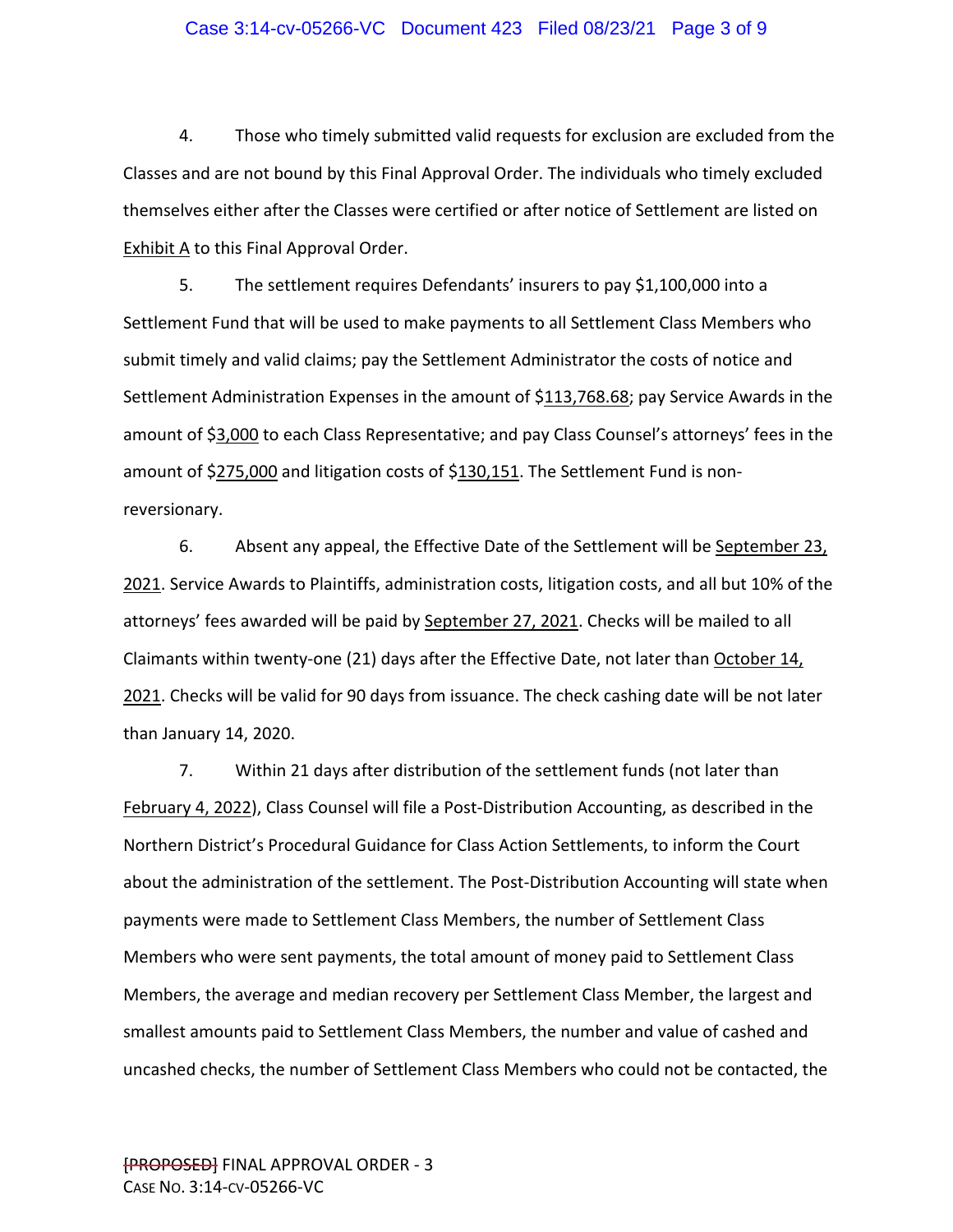#### Case 3:14-cv-05266-VC Document 423 Filed 08/23/21 Page 4 of 9

number of objections and opt outs, any significant or recurring concerns communicated by Settlement Class Members to the Settlement Administrator and Class Counsel since final approval, any other issues in settlement administration since final approval, and how any concerns or issues were resolved. If appropriate, Class Counsel and the Settlement Administrator will submit a proposal to the Court regarding the feasibility of a second distribution from the Settlement Fund and any cy pres distribution in the Post‐Distribution Accounting. The Settlement Administrator shall post the Post‐Distribution Accounting on the Settlement Website.

8. The Court finally approves this Settlement, and finds that it is in all respects fair, reasonable, and adequate and in the best interest of Settlement Class Members. The Parties dispute the validity of the claims in the Action, and their dispute underscores not only the uncertainty of the outcome but also why the Court finds the Settlement Agreement to be fair, reasonable, and adequate. Had they continued to litigate, Class Members risked losing on the merits because their remaining claims turn on the resolution of the unsettled legal question of whether Defendants' fees are authorized by California's Bad Check Diversion Act, Cal. Penal Code § 1001.60 *et seq.,* or any other law. The claims and distribution process is effective and fair, and a claims process is appropriate and necessary as the case involves conduct that occurred more than six years ago and there is no current record of Class Members' contact information. The settlement was negotiated at arms' length with the assistance of Magistrate Judge Beeler. Class Counsel find the settlement to be in the best interest of Class Members. No Class Member objected to the settlement and only two individuals opted out. And none of the "red flags" of potential collusion the Ninth Circuit has identified exist in this case. *In re Bluetooth Headset Prod. Liab. Litig.,* 654 F.3d 935, 947 (9th Cir. 2011). In addition, the Court finds that Plaintiffs and Class Counsel adequately represented the Settlement Class Members. For all these reasons, the Court finds that the uncertainties of continued litigation in both the trial and appellate courts, as well as the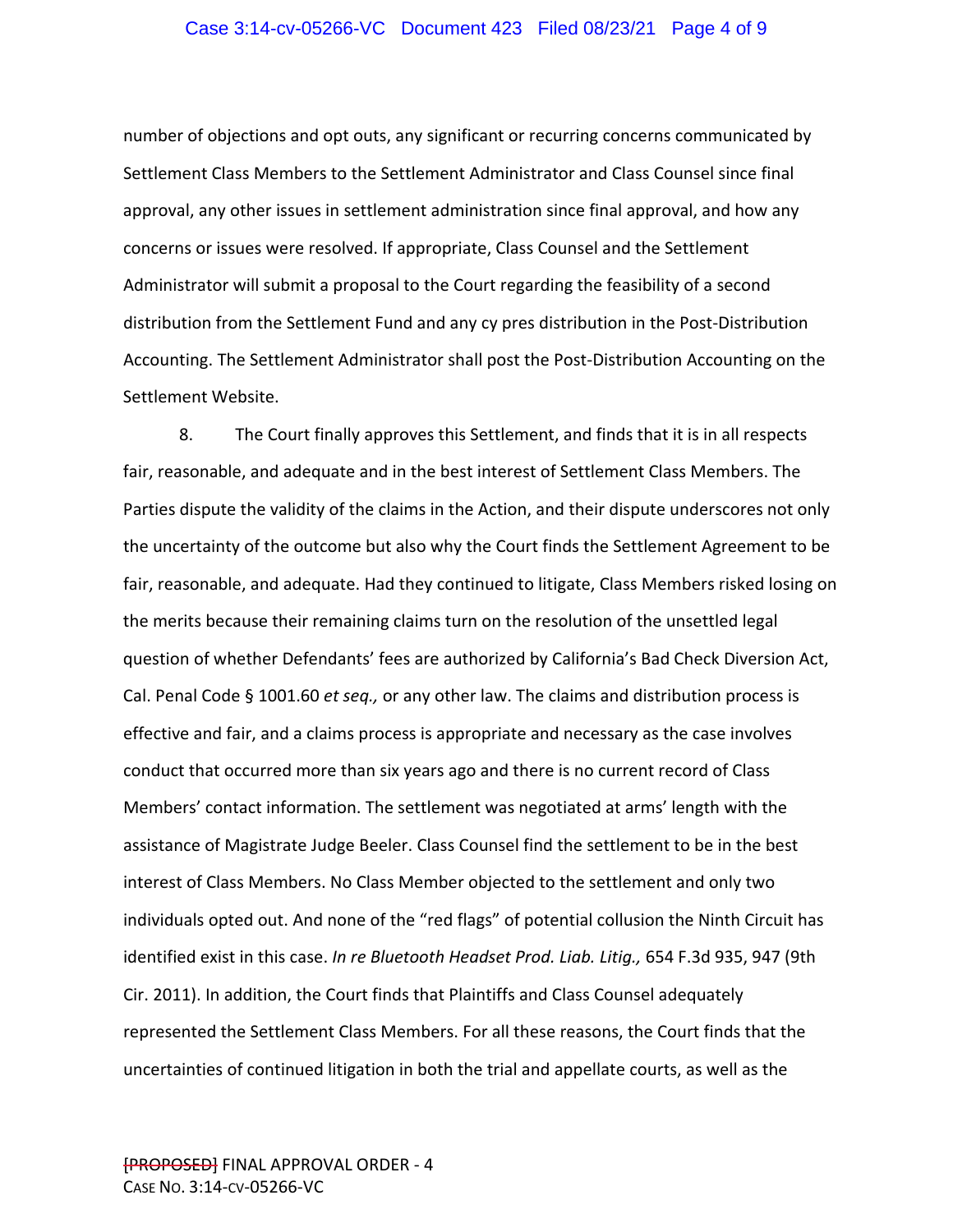## Case 3:14-cv-05266-VC Document 423 Filed 08/23/21 Page 5 of 9

expense associated with it, weigh in favor of approving the settlement. In making this determination, the court has considered the Northern District of California Procedural Guidance for Class Action Settlements, the criteria set forth in Federal Rule of Civil Procedure 23€, and the factors outlined in *In re Bluetooth Headset Prod. Liab. Litig.,* 654 F.3d 935, 946 (9th Cir. 2011), and *Churchill Village, L.L.C. v. General Electric*, 361 F.3d 566, 575‐76 (9th Cir. 2004).

9. The Parties, their counsel, and the Settlement Administrator shall fulfill their obligations and duties under the Settlement Agreement.

10. The Settlement Administrator executed the Notice Plan according to the terms of the Settlement Agreement. The notices apprised Class Members of the pendency of the litigation; of all material elements of the proposed settlement, including but not limited to the relief afforded the Class under the Settlement Agreement; of the res judicata effect on Class Members and of their opportunity to object to, comment on, or opt out of, the settlement; of the identity of Class Counsel and Class Counsel's contact information; and of the right to appear at the Final Approval Hearing. The Notice Plan prescribed by the Settlement Agreement was reasonable and provided due and adequate notice of these proceedings and of the matters set forth therein, including the terms of the Settlement Agreement, to all parties entitled to such notice. The notice given to Class Members satisfied the requirements of Federal Rule of Civil Procedure 23 and the requirements of constitutional due process. The Court has afforded a full opportunity to all Class Members to be heard. Accordingly, the Court determines that all Class Members, except those who timely excluded themselves from the Classes, are bound by this Final Approval Order.

11. Within ten days after the filing of the proposed Settlement Agreement in the Court, a notice of the proposed settlement was served upon the appropriate state official of each State in which a Class Member resides and upon the Attorney General of the United States. The Court finds that the notice provided satisfied the requirements of 28 U.S.C.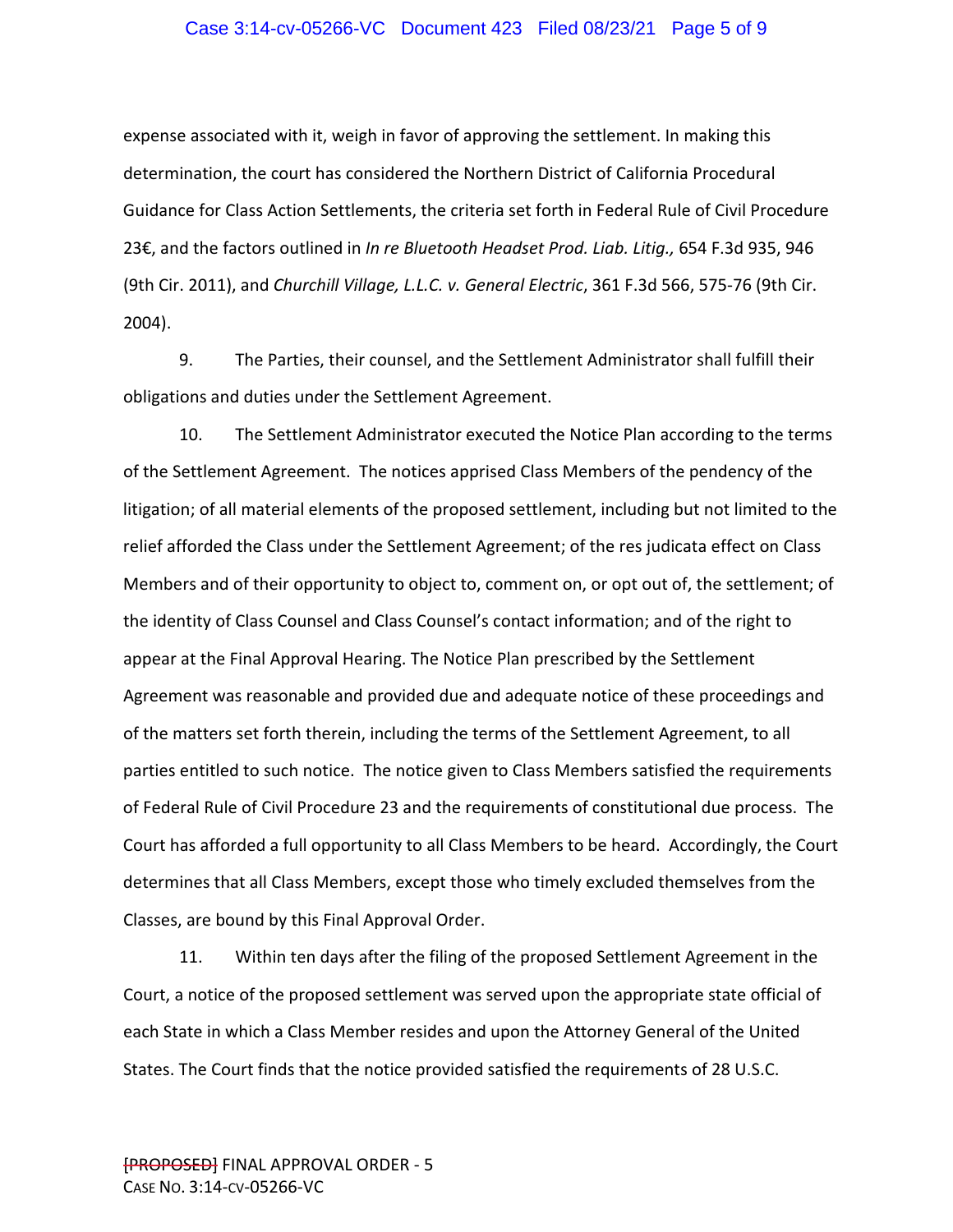#### Case 3:14-cv-05266-VC Document 423 Filed 08/23/21 Page 6 of 9

§ 1715(b) and that more than 90 days have elapsed since the required notice was provided, as required by 28 U.S.C. § 1715(d).

12. The Court approves payment of attorneys' fees in the amount of \$275,000 and reimbursement of litigation costs to Class Counsel in the amount of \$130,151. These amounts shall be paid from the Settlement Fund pursuant to the terms of the Settlement Agreement. The Court finds these amounts to be appropriate and reasonable in light of the work performed by Class Counsel and the benefits obtained by Class Members. The Settlement Administrator shall withhold 10% of the awarded attorneys' fees until after the Post‐ Distribution Accounting has been filed and the Court has entered an order releasing the remainder of the fees.

13. The Court approves service award payments of \$3,000 for each Class Representative and finds the amount to be reasonable in light of the services performed by the Class Representatives for the Classes. This amount shall be paid from the Settlement Fund in accordance with the terms of the Settlement Agreement.

14. Neither this Final Approval Order nor the Settlement Agreement is an admission or concession by Defendants or any of the other Released Parties of the validity of any claims or of any liability or wrongdoing or of any violation of law. This Final Approval Order and the Settlement Agreement do not constitute a concession and shall not be used as an admission or indication of any wrongdoing, fault or omission by Defendants or any of the other Released Parties or any other person in connection with any transaction, event or occurrence, and neither this Final Approval Order nor the Settlement Agreement nor any related documents in this proceeding, nor any reports or accounts thereof, shall be offered or received in evidence in any civil, criminal, or administrative action or proceeding, other than such proceedings as may be necessary to consummate or enforce this Final Approval Order, the Settlement Agreement, and all releases given thereunder, or to establish the affirmative defenses of *res judicata* or collateral estoppel barring the pursuit of claims released in the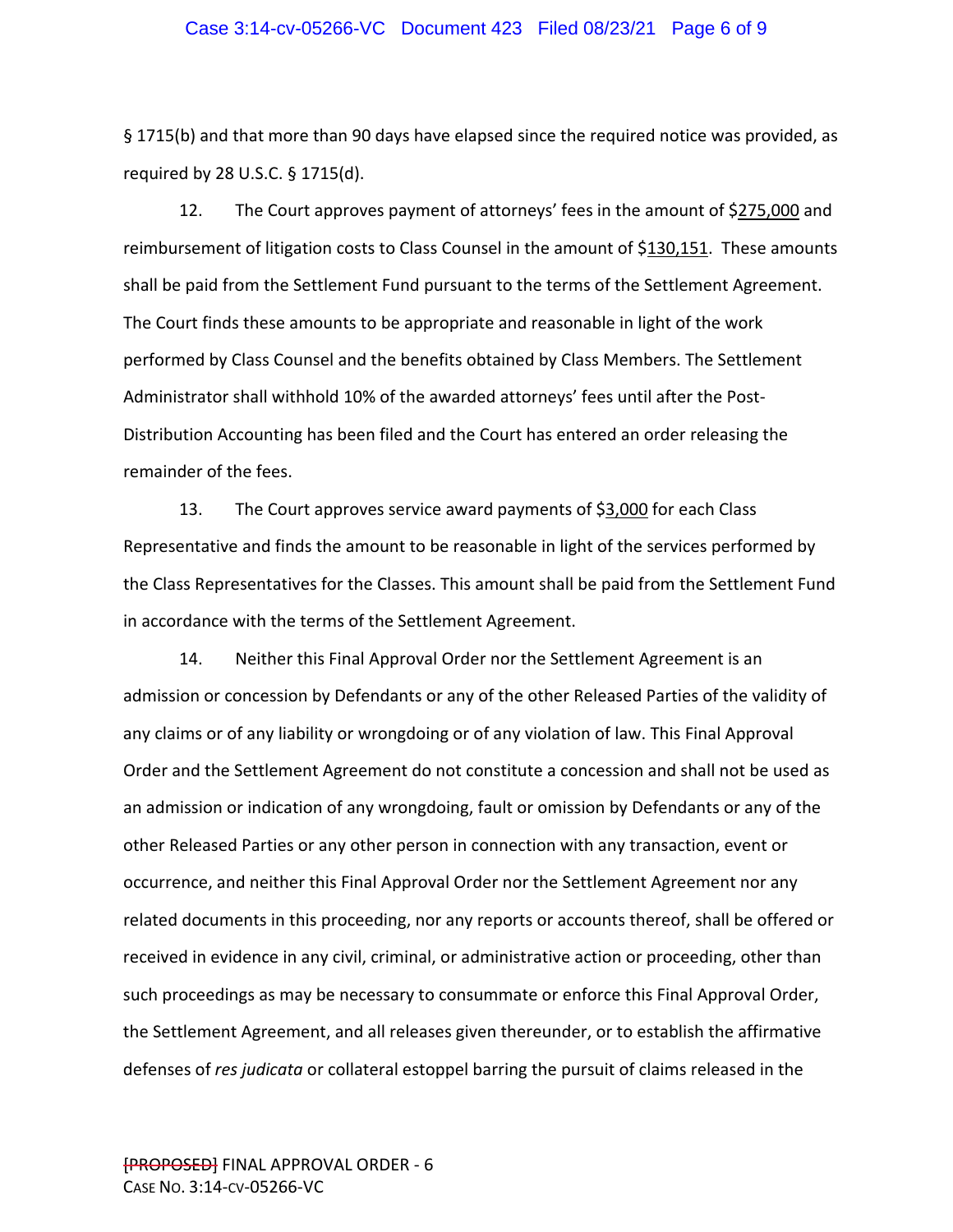## Case 3:14-cv-05266-VC Document 423 Filed 08/23/21 Page 7 of 9

Settlement Agreement. This Final Approval Order also does not constitute any opinion or position of the Court as to the merits of the claims and defenses related to this Action,

15. The Court dismisses with prejudice this Action, the Released Claims, and the Released Parties, and adjudges that Plaintiffs and Settlement Class Members are deemed to have fully, finally, completely, and forever released, relinquished, and discharged the Released Claims against the Released Parties.

16. If the Effective Date does not occur because this Order is reversed on appeal or for any other reason, the Parties shall be returned to the status quo ex ante, for all litigation purposes, as if no settlement had been negotiated or entered into and thus this Final Approval Order and all other findings or stipulations regarding the settlement shall be automatically void, vacated, and treated as if never filed.

17. The Court retains jurisdiction to consider all further matters arising out of or connected with the settlement, including the implementation, interpretation, and enforcement of the Settlement Agreement.

18. The Court finds that no justifiable reason exists for delaying entry of this Final Approval Order and, good cause appearing, it is expressly directed that this Final Approval Order and separate Judgment be entered as final and appealable and the case dismissed with prejudice.

IT IS SO ORDERED.

DATED this \_\_\_\_\_\_\_ of \_\_\_\_\_\_\_\_\_\_\_\_\_\_\_\_\_\_\_\_\_\_\_\_\_\_\_\_\_\_\_\_\_\_\_, 2021. 23 August  $\sqrt{C}$ 

VINCE CHHABRIA United States District Judge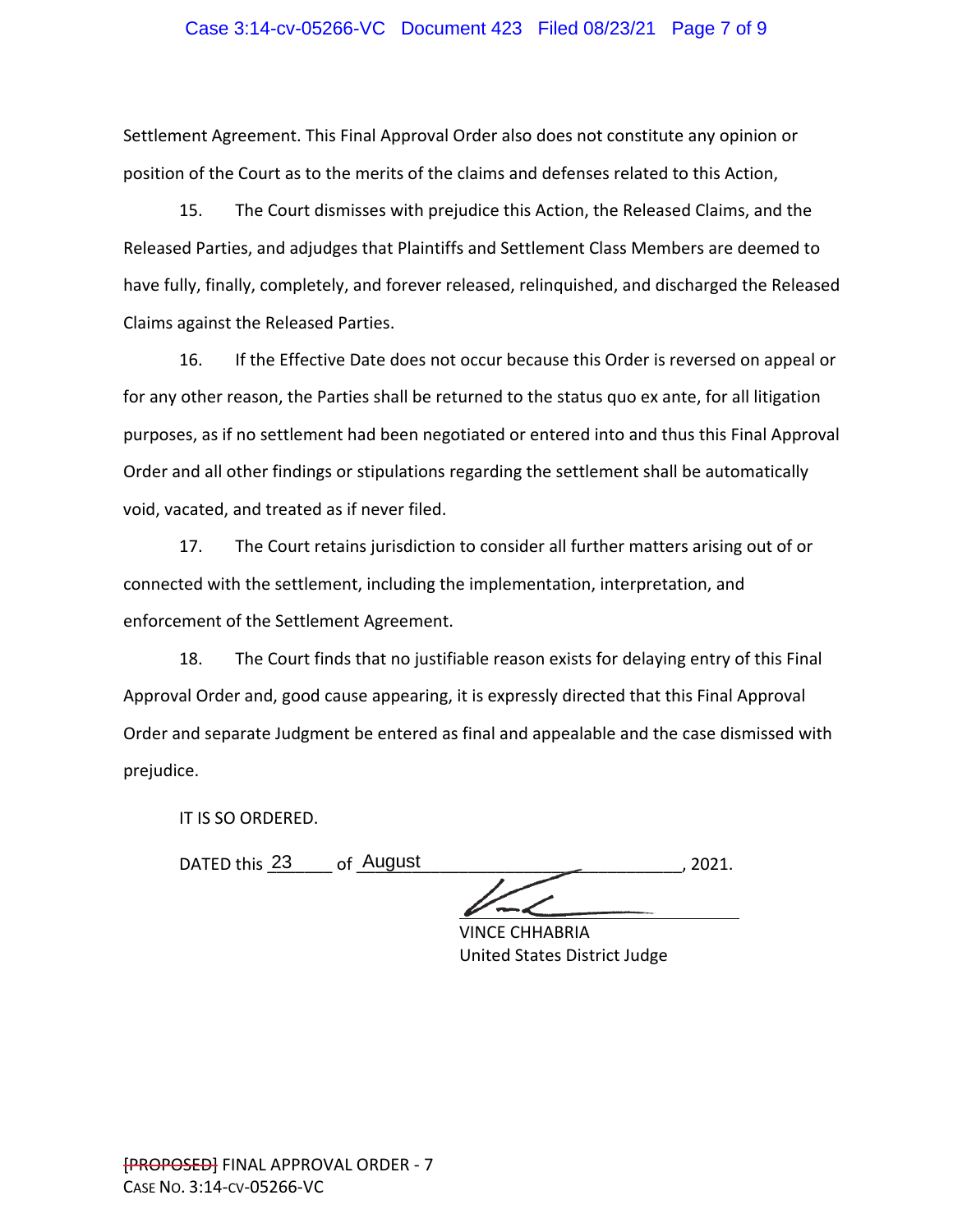| <b>Unique ID</b> | <b>Name</b>              | City/State             |
|------------------|--------------------------|------------------------|
| 39570084         | James Elton Perry Jr     | Fontana, CA            |
| 36130506         | <b>Henry Gambing</b>     | San Francisco, CA      |
| 38559248         | <b>Brigid Irons</b>      | Hidden Valley Lake, CA |
| 22681371         | <b>Theresa Dickinson</b> | Alta Loma, CA          |
| 40355421         | <b>Melanie Coello</b>    | Sonoma, CA             |
| 3910333          | <b>BABYRUTH GAOAT</b>    | Stockton, CA           |
| 39564580         | <b>Arnica Motsinger</b>  | Raleigh, CA            |
| 36918951         | <b>Ionnie Robinson</b>   | Tulare, CA             |
| 40469573         | Jennifer Pacheco         | San Francisco, CA      |
| 40029388         | <b>James Campbell</b>    | San Jose, CA           |
| 35180874         | Gina Relva               | Oakland, CA            |
| 36064003         | <b>Mitchell Garcia</b>   | Arroyo Grande, CA      |
| 40424789         | <b>Juan Morgana</b>      | Glendale, CA           |
| 40489461         | <b>Cecil Coward</b>      | Fremont, CA            |
| 40227708         | <b>Roxana Herrera</b>    | Tulare, CA             |
| 39348294         | <b>Maria Reyes</b>       | Indio, CA              |

# **EXHIIBT A - INDIVIDUALS EXLUDED FROM THE CLASSES**